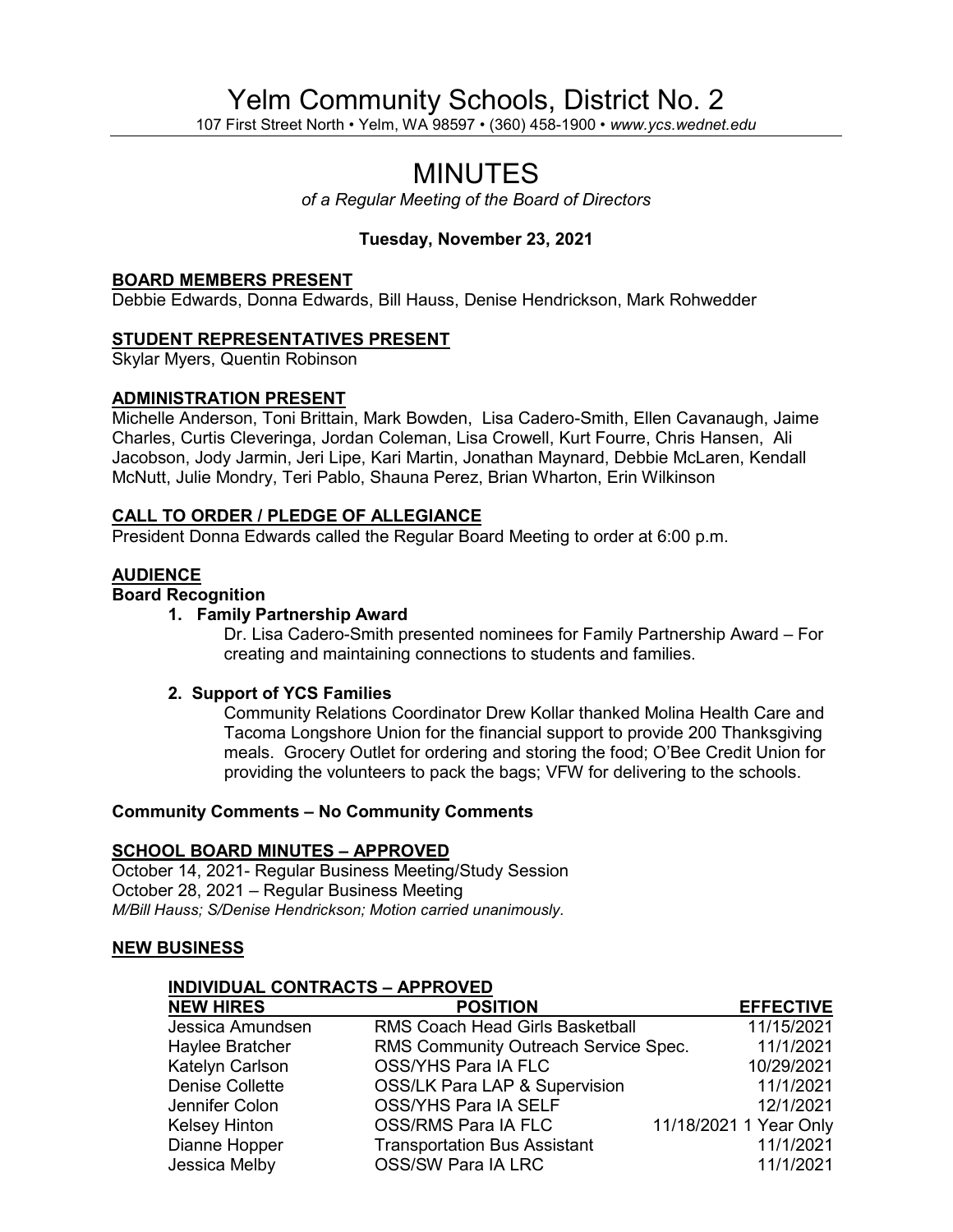| <b>Sydney Miller</b> | <b>OSS/LK Para IA LRC</b>                              | 11/3/2021  |
|----------------------|--------------------------------------------------------|------------|
| Don Moody            | <b>YMS Coach Asst. Girls Basketball</b>                | 11/29/2021 |
| Marie Ney            | <b>OSS/YHS Para IA Self</b>                            | 11/19/2021 |
| Chenoa Nichol        | LK Para Kinder and Supervision                         | 10/29/2021 |
| Jason Owen           | Facilities/PR Custodian                                | 11/1/2021  |
| <b>Kelcey Rhodes</b> | <b>RMS Para IA Intervention</b>                        | 11/18/2021 |
| Mary Roden           | Facilities/LK Custodian                                | 11/8/2021  |
| Megan Watson         | <b>YHS Graduation Spec.</b>                            | 11/8/2021  |
| Sasha Weber          | OSS/YMS Para IA Student Specific 11/9/2021 1 Year Only |            |

## **LEAVE OF ABSENCE**

No Report

#### **RESIGNATIONS/RETIREMENTS/TERMINATIONS**

| <b>Ashley Baker</b>    | <b>YHS Coach Asst. Girls Basketball</b>                  | 11/3/2021 Resignation  |
|------------------------|----------------------------------------------------------|------------------------|
| <b>Rachel Husted</b>   | <b>OSS/MP Para IA Preschool</b>                          | 11/9/2021 Resignation  |
| Patti Lovely           | <b>Transportation Bus Driver</b>                         | 11/3/2021 Deceased     |
| Aaron Peterson         | Technology District Computer Tech 11/23/2021 Resignation |                        |
| <b>Braelynn Sodden</b> | RMS Para IA Intervention                                 | 11/19/2021 Resignation |
| Donald Woods           | OSS/RMS Para IA CLC                                      | 11/19/2021 Resignation |

Bradley Williams RMS Para NIA Supervision 4 hr. 11/1/2021

#### **STAFFING CHANGES**

| Scott Brown               | From Dispatcher to Bus Assistant              | 11/16/2021 |
|---------------------------|-----------------------------------------------|------------|
| <b>Ashley Felan-Clark</b> | From Food Service to YHS Health Room Asst.    | 11/12/2021 |
| Sean Pollock              | From YHS Para IA LRC to Teacher CTE YHS       | 11/15/2021 |
| Debra Rosell              | From FS Custodian 4 hr. to FS Custodian 8 hr. | 11/1/2021  |

## **STIPENDS/SUPPLEMENTAL CONTRACTS**

\$159,519.00 *M/Debbie Edwards; S/Mark Rohwedder; Motion carried unanimously.*

## **ACCEPTANCE OF GIFTS - APPROVED**

Donor Item/Purpose **Item/Purpose** Amount John & Cindy Wilson, YCS winter clothing ............................................................FMV \$ 583.23 *M/Bill Hauss; S/Denise Hendrickson; Motion carried unanimously.*

#### **REVISED FACILITY USE FEE SCHEDULE – APPROVED**

*M/Mark Rohwedder; S/Bill Hauss; Motion carried unanimously.*

## **RESOLUTION 02-21-22 – APPROVED**

Certification of 2022 Excess Property Taxes *M/Bill Hauss; S/Denise Hendrickson; Motion carried unanimously.*

## **HIGHLY CAPABLE PROGRAM ANNUAL AUDIT - APPROVED**

OSS Program Coordinator Brittany LaPalm presented the audit and answered questions from the board.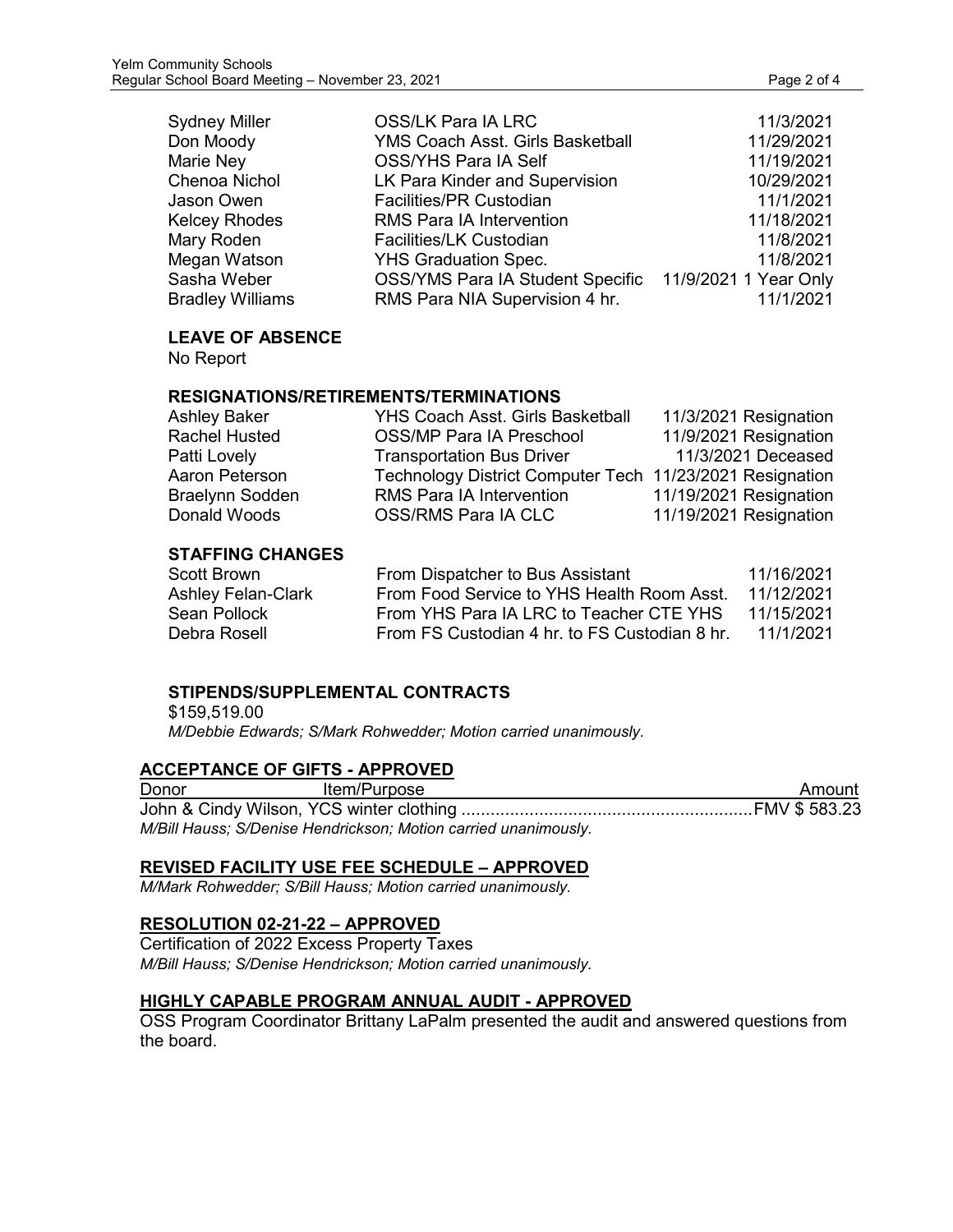## **VOUCHERS AND PAYROLL - APPROVED**

| A. General Fund          | #70143213 - 70143431 | \$1,986,131.39 |
|--------------------------|----------------------|----------------|
| B. ASB Fund              | #70408646 - 70408695 | \$24,794.91    |
| C. Capital Projects Fund | #70501244 - 70501270 | \$6,310,492.82 |
| D. ACH                   | #202200005-202200007 | \$6.444.14     |
| E. October Payroll       |                      | \$5,949,630.17 |

*M/Denise Hendrickson; S/Bill Hauss; Motion carried unanimously.*

## **FINANCIAL REPORTS – No Report**

## **GRADUATE YELM! UPDATE**

Director of Communications Teri Pablo and Community Relations Coordinator Drew Kollar provided an update on the progress of the Portrait of a Graduate video and announced two new partners. Bringing the total to 207.

## **YELM MIDDLE SCHOOL/SOUTHWORTH/SSI CONSTRUCTION UPDATE**

Project Manager Kacey Wyatt presented an update on construction projects.

## **REOPENING PLAN UPDATE – No Report**

## **LEARNING RECOVERY PLAN**

Director of Assessment Kurt Fourre presented a Fall assessment update.

## **STUDENT ENROLLMENT REPORT**

| Nov 2021 | 5379 HC | 5359.24 FTE $(-225.05 \le 5584.29 \text{ budget})$ |
|----------|---------|----------------------------------------------------|
| Oct 2021 | 5390 HC | $5369.67$ FTE (-214.62 < 5584.29 budget)           |
| Nov 2020 | 5372 HC | 5355.58 FTE (-275.78 < 5631.36 budget)             |

## **FACILITIES REPORT – APPROVED**

Facilities Director Chris Hansen presented the public works voucher for board approval. **Public Works:**

| Project # | Amount       | Vendor/Reason                                                        |
|-----------|--------------|----------------------------------------------------------------------|
| 74.20     | \$324,493.00 | PAC Upgrades / Evergreen Technology - YHS                            |
| 89.20     | \$461,882.62 | Gym Sound System Upgrades / Evergreen<br>Technology - Multiple Sites |
| 116.20    | \$7,731.36   | New Conduit Pathway for Fuel Station / INSI -<br>Transportation      |
| 16.21     | \$1,801.80   | Install Fence / Wood & Link - YHS                                    |
| 21.21     | \$300.30     | Repair to Door Holders / South Sound Fire &<br>Security - MP         |
| 25.21     | \$1,692.60   | Repair Bleachers / NW Arch Products - YHS                            |
| 28.21     | \$597.87     | Schedule Bells / Electrocom - Multi Sites                            |
| 40.21     | \$2,072.43   | New Fuel Tank Wiring / SME Solutions -<br>Transportation             |

*M/Debbie Edwards; S/Mark Rohwedder; Motion carried unanimously.*

## **BOARD COMMENTS**

Board members commented on:

- Attended the WSSDA Conference
- Dec 3 is Christmas in the Park
- Great football season thank you to YHS Athletic Director Rob Hill

## **Student Representatives**